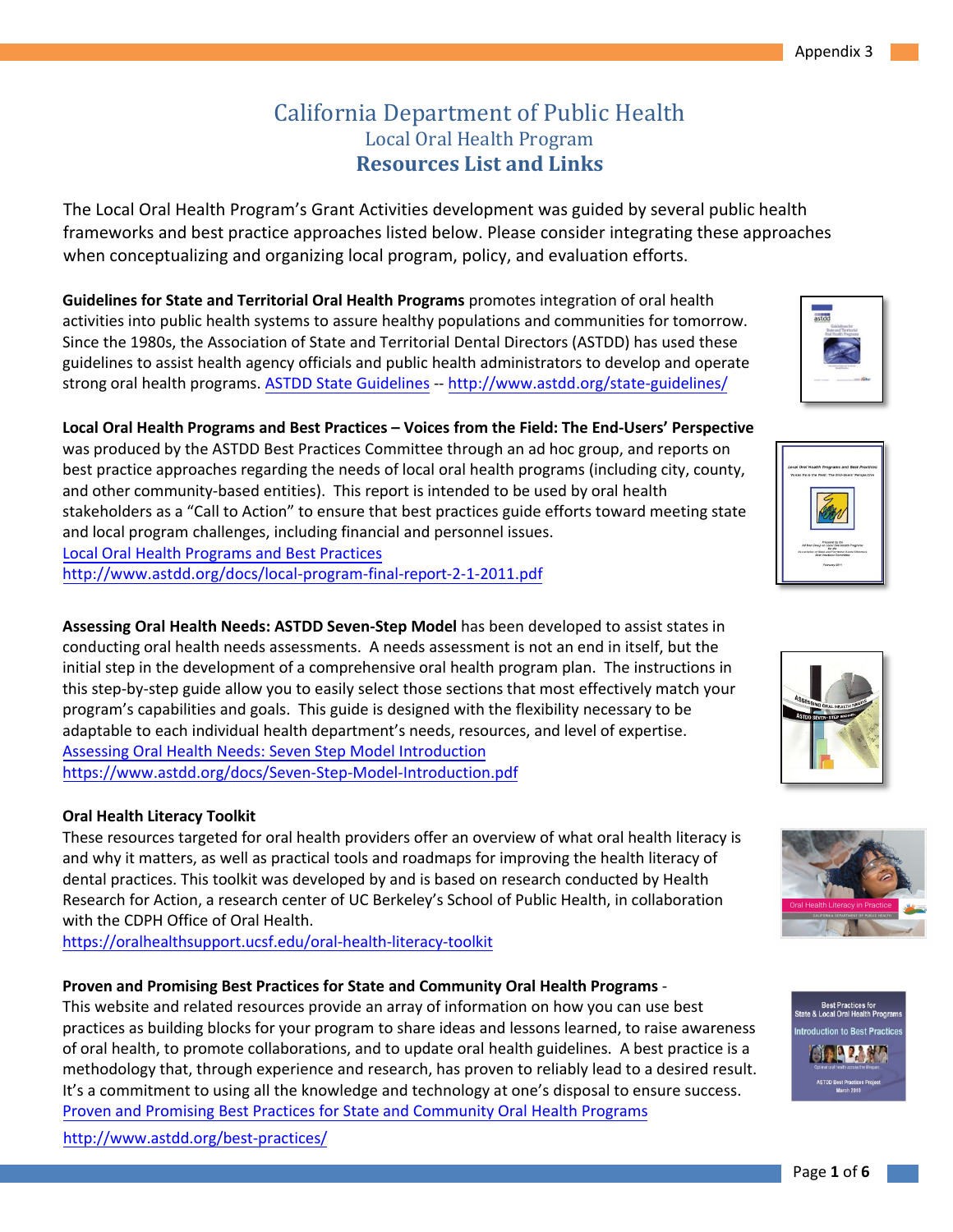Page **2** of **6**

Appendix 3

**ASTDD Best Practice Approach Reports** – These reports are broken down into three categories: Assessment, Policy Development, and Assurance. Each report captures key information that describes the public health strategy, determines the strength of evidence, and illustrates implementation with current practice examples. The report serves as a resource to share ideas and promote best practices for state and community oral health programs. [ASTDD Best Practices Approa](http://www.astdd.org/best-practices/)ch -[- https://www.astdd.org/best-practices/](http://www.astdd.org/best-practice-approach-reports/)

**A Model Framework for Community Oral Health Programs: Based Upon the Ten Essential Public Health Services** was created by the American Association for Community Dental Programs, with support from ASTDD and the Health Resources and Services Administration (HRSA). The Framework is a policy document describing the integration of oral health into the 10 essential public health services. The Framework provides a context in which to consider the relationship between oral health activities, public health responsibilities, and desired outcomes and describes how oral health can be promoted to improve a community's overall health status.

[A Model Framework for Community Oral Health Programs](http://www.aacdp.com/docs/Framework.pdf) -- http://www.aacdp.com/docs/Framework.pdf

your efforts over time. <u>The Community Tool Box</u> -- <u><http://ctb.ku.edu/en/></u> **The Community Tool Box** website is a free, online resource provided by the Center for Community Health and Development at the University of Kansas. It provides practical, stepby-step guidance for those working to build healthier communities and bring about social change. Use the Community Tool Box to get help taking action, teaching, and training others in organizing for community development. Find help assessing community needs and resources, addressing social determinants of health, engaging stakeholders, action planning, building leadership, improving cultural competency, planning an evaluation, and sustaining

**Identifying Community Assets and Resources** – this is Section 8 within the resource listed above. The information here will help you learn how to identify community assets and resources and how to engage them in the community change effort. It includes a checklist, examples, tools, and a PowerPoint presentation overview of this topic. [Identifying Community Assets and Resources](http://ctb.ku.edu/en/table-of-contents/assessment/assessing-community-needs-and-resources/identify-community-assets/main)

[http://ctb.ku.edu/en/table-of-contents/assessment/assessing-community-needs-and-resources/identify-community](http://ctb.ku.edu/en/table-of-contents/assessment/assessing-community-needs-and-resources/identify-community-assets/main)[assets/main](http://ctb.ku.edu/en/table-of-contents/assessment/assessing-community-needs-and-resources/identify-community-assets/main) 

action plans[. An Overview of Strategic Planning or VMOSA](http://ctb.ku.edu/en/table-of-contents/structure/strategic-planning/vmosa/main) **An Overview of Strategic Planning or "VMOSA" (Vision, Mission, Objectives, Strategies, and Action Plans)** – this is Section 1 within **The Community Tool Box** resource listed above. The information here will help you learn how to use VMOSA to take a dream and make it a reality by developing a vision, setting goals, defining them, and developing <http://ctb.ku.edu/en/table-of-contents/structure/strategic-planning/vmosa/main>

**Oral Health: An Essential Component of Primary Care** is a white paper based upon an initiative to develop, test, and disseminate an actionable pathway for delivering preventive oral health care in the primary care setting, and improving the structure of referrals from primary care to dentistry. It includes **The Oral Health Delivery Framework**, which delineates the oral health activities for which a primary care team can take accountability that will protect and promote oral health, remain within the scope of primary medical care, and are possible to provide in a variety of primary care settings. [Oral Health: An Essential Component of Primary Care](http://www.safetynetmedicalhome.org/sites/default/files/White-Paper-Oral-Health-Primary-Care.pdf)

<http://www.safetynetmedicalhome.org/sites/default/files/White-Paper-Oral-Health-Primary-Care.pdf>





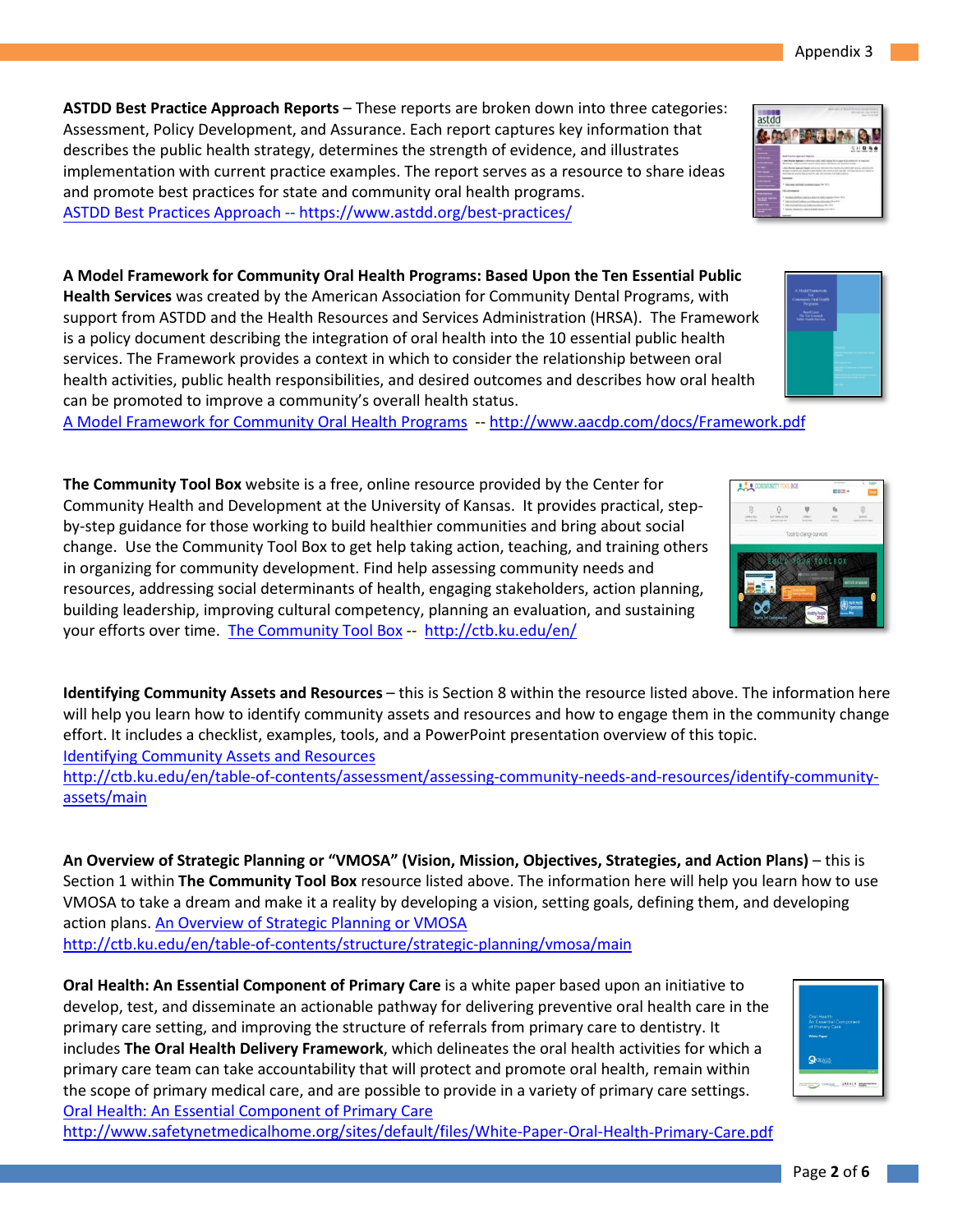access to quality health care. [The Spectrum of Prevention](http://cchealth.org/prevention/spectrum/) -- <http://cchealth.org/prevention/spectrum/> **The Spectrum of Prevention – A Tool for Planning and Coordination** is a broad framework that includes seven strategies designed to address complex, significant public health problems, taking into account the multiple determinants of community health. The strategies included in this framework include: influencing policy and legislation; mobilizing neighborhoods and communities; changing organizational practices; fostering coalitions and networks; educating providers; promoting community education; strengthening individual knowledge and skills; and assuring

**Social Inequalities in Oral Health: from Evidence to Action**, from the International Centre for Oral Health Inequalities Research & Policy, presents an overview of the state of knowledge on global oral health inequalities and the actions needed to address this public health problem. It reviews the nature, pattern, and impact of oral health inequalities, outlines the evidence of the social determinants and the underlying causes of oral health inequalities in society, and then focuses on the policy and research agenda needed to inform future evidence-based action to tackle this major public health issue. [Social Inequalities in Oral Health](http://media.news.health.ufl.edu/misc/cod-oralhealth/docs/posts_frontpage/SocialInequalities.pdf)

[http://media.news.health.ufl.edu/misc/cod-oralhealth/docs/posts\\_frontpage/SocialInequalities.pdf](http://media.news.health.ufl.edu/misc/cod-oralhealth/docs/posts_frontpage/SocialInequalities.pdf)

**Social Determinants of Health** is an online resource from the Centers for Disease Control and Prevention (CDC). Differences in health are striking in communities with poor Social Determinants of Health (SDOH) such as unstable housing, low income, unsafe neighborhoods, or substandard education. By applying what is known about SDOH, individual and population health can be improved, and health equity can be advanced. This CDC website provides resources for SDOH data, tools for action, programs, and policy. They may be used by people in

Social Determinants of Health -[-](http://www.cdc.gov/socialdeterminants/) http://www.cdc.gov/socialdeterminants/ public health, community organizations, and health care systems to assess SDOH and improve community well-being.

**A Framework for Program Evaluation** is a practical, nonprescriptive tool, designed to summarize and organize essential elements of program evaluation that are useful, feasible, ethical, and accurate. The emphasis is on practical, ongoing evaluation strategies that encourage an approach to evaluation that is integrated with routine program operations. [A Framework for Program Evaluation](https://www.cdc.gov/eval/framework/index.htm) - <https://www.cdc.gov/eval/framework/index.htm>

**Dental Professionals: Help Your Patients Quit Smoking** includes information provided by the CDC to help dentists play a key role in fighting tobacco use to prevent the smokingrelated damage that dentists see every day in patients' mouths. Resources include Fact Sheets, Tips from former smokers, free downloadable Posters, videos, print ads, radio ads, and more. [Dental Professionals: Help Your Patients Quit Smoking](https://www.cdc.gov/oralhealth/publications/features/dental-pros-help-your-patients-quit-tobacco.html) [https://www.cdc.gov/tobacco/campaign/tips/partners/health/dental/index.html](https://www.cdc.gov/oralhealth/publications/features/dental-pros-help-your-patients-quit-tobacco.html) 









ocial inequalities in oral healt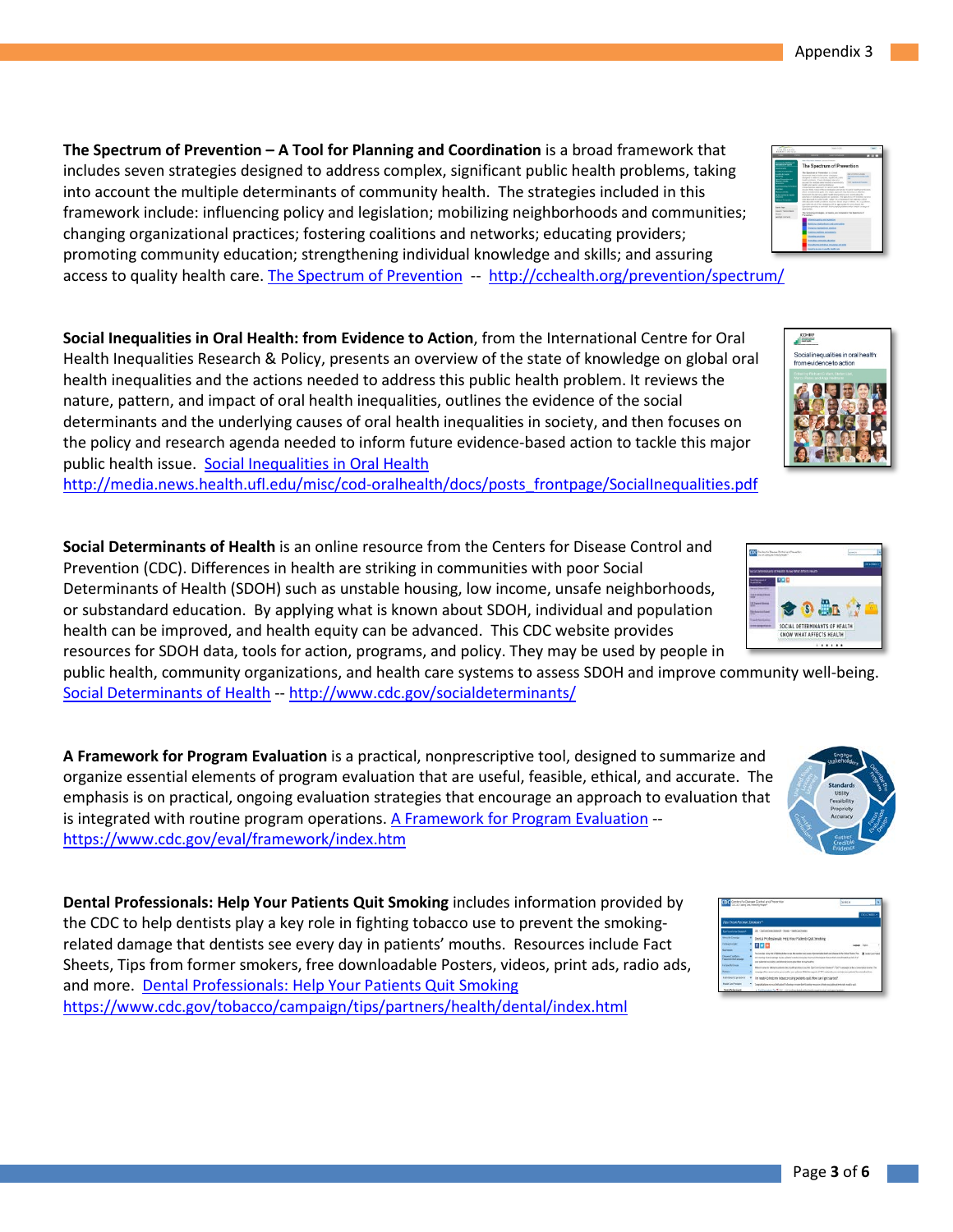**The Guide to Community Prevention Services** is a collection of evidenced-based findings of the Community Preventive Services Task Force to help you select interventions to improve health and prevent disease in your state, community, community organization, business, healthcare organization, or school. The Community Guide Reviews are designed to answer three questions: What has worked for others?; What is the cost, and what am I likely to achieve?; and 3) What are the evidence gaps?

[The Guide to Community Prevention Services](https://www.thecommunityguide.org/topic/oral-health) <https://www.thecommunityguide.org/topic/oral-health>

**Dental Caries in Children from Birth through Age 5 Years: Screening** contains recommendations made by the U.S. Preventive Services Task Force (USPSTF) about the effectiveness of specific clinical preventive services for patients without related signs or symptoms. It bases its recommendations on the evidence of both the benefits and harms of the service and an assessment of the balance. This Recommendation Summary discusses oral fluoride supplementation and fluoride varnish for children from birth through age 5 years. [Dental Caries in Children from Birth - 5 Years: Screenings](https://www.uspreventiveservicestaskforce.org/Page/Document/UpdateSummaryFinal/dental-caries-in-children-from-birth-through-age-5-years-screening)

 [birth-through-age-5-years-screening](https://www.uspreventiveservicestaskforce.org/Page/Document/UpdateSummaryFinal/dental-caries-in-children-from-birth-through-age-5-years-screening) [https://www.uspreventiveservicestaskforce.org/Page/Document/UpdateSummaryFinal/dental-caries-in-children-from-](https://www.uspreventiveservicestaskforce.org/Page/Document/UpdateSummaryFinal/dental-caries-in-children-from-birth-through-age-5-years-screening)

 [https://www.mchoralhealth.org](https://www.mchoralhealth.org/) **The National Maternal and Child Oral Health Resource Center (OHRC)** provides support for the Title V community by assisting in the development and promotion of effective strategies to improve oral health service. The OHRC is a part of McCourt School and collaborates with government agencies, professional associations, foundations, policy and research centers, and voluntary organizations to gather, develop, and share evidence-based information and provide training and technical assistance to promote sustainable oral health services for the MCH population. [The National Maternal and Child Oral Health Resource Center](https://www.mchoralhealth.org/)

The **Kindergarten Oral Health Requirement** was signed into law in 2005 through AB 1433. The kindergarten dental checkup is one-way schools can help children stay healthy – by helping parents establish a dental home for their children to ensure they have access to needed services. The San Joaquin County Office of Education offers FREE ACCESS to the System for California Oral Health Reporting (SCOHR), the online, statewide system of data collection. [Kindergarten Oral Health Requirement](http://www.cda.org/public-resources/kindergarten-oral-health-requirement)

<http://www.cda.org/public-resources/kindergarten-oral-health-requirement>

**American Dental Association (ADA) – Fluoridation Facts** is the ADA's premier resource on community water fluoridation. This 71-page booklet is a comprehensive encyclopedia of fluoridation facts taken from over 350 scientific references, and includes information from scientific research in an easy-touse question and answer format on topics of effectiveness, safety, practice, and cost-effectiveness of fluoridation. [ADA Fluoridation Facts](http://www.ada.org/en/public-programs/advocating-for-the-public/fluoride-and-fluoridation/fluoridation-facts)

<http://www.ada.org/en/public-programs/advocating-for-the-public/fluoride-and-fluoridation/fluoridation-facts>







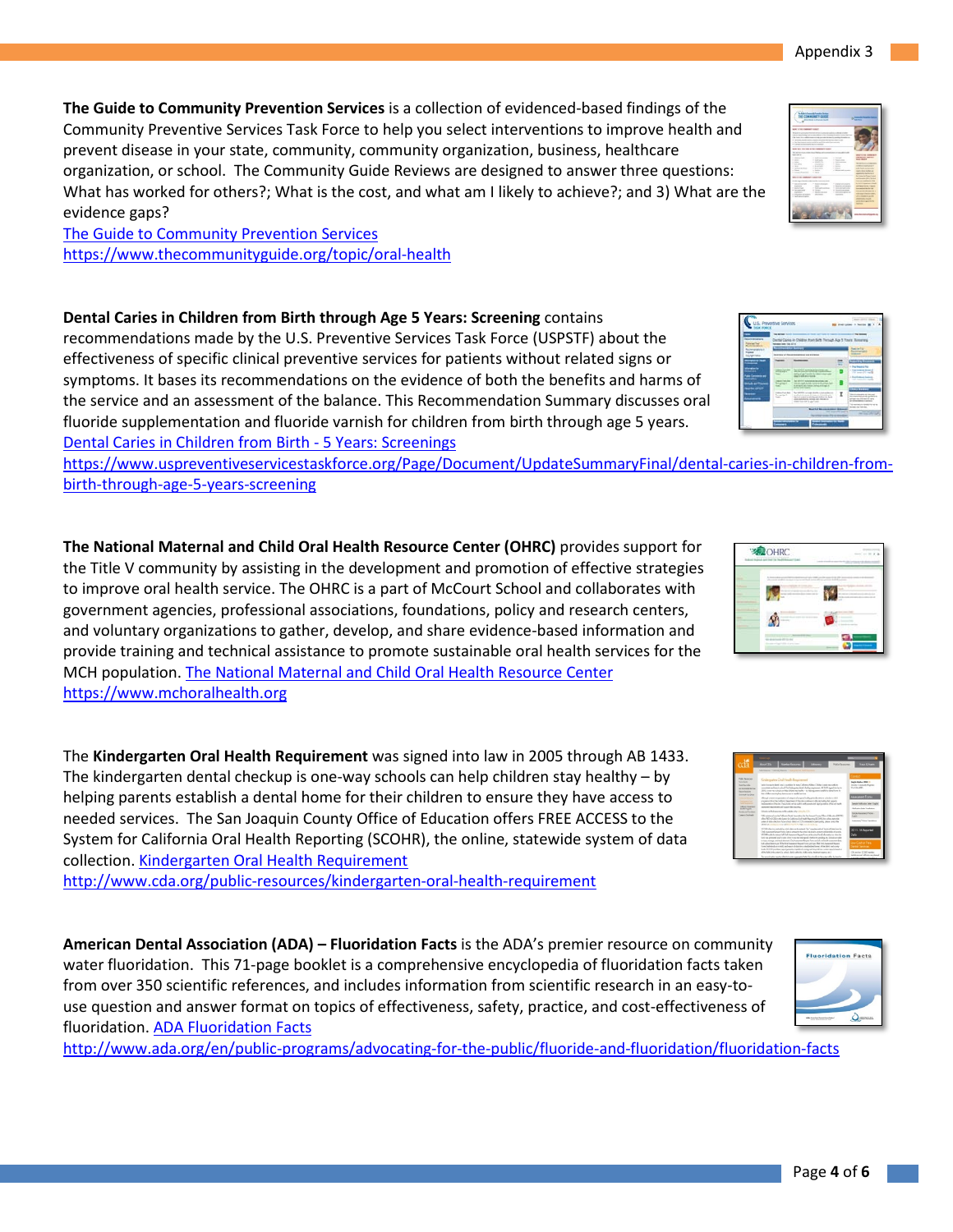Page **5** of **6**

**Campaign for Dental Health (CDH) – "Life is Better with Teeth"** - The CDH was created to ensure that people of all ages have access to the most effective, affordable, and equitable way to protect teeth from decay – community water fluoridation. The goal of CDH's work and website is to share the facts about oral health and preventive strategies like fluoride. CDH is a broad network of oral health advocates, health professionals, child and family organizations, and scientists who are working together to preserve our nation's gains in oral health, and provide [the public and p](http://ilikemyteeth.org/)olicy makers with the evidence-based information and tools they need to promote and protect fluoridation. [Life is Better with](http://ilikemyteeth.org/) Teeth http://ilikemyteeth.org

**Mouth Healthy** - The American Dental Association (ADA) has created this award-winning consumer website to provide information for better care of the mouth. Consumers can find [helpful dental in](http://www.mouthhealthy.org/en)formation using A-Z Topics or use the ADA Dental Symptom Checker to understand what dental symptoms may mean so that consumers can make informed decisions about their dental health. There is also a website just for kids, with activities, videos, quizzes, and games to help kids learn the importance of good oral health care – all while having fun. Mouth Healthy o[r http://www.mouthhealthy.org/en](http://www.mouthhealthy.org/en) 

The **Children's Dental Health Project (CDHP)** creates and advances innovative policy solutions so that no child suffers from tooth decay. Their goals are to prevent childhood tooth decay; to ensure all children have affordable comprehensive care that improves their oral health; and to measure for the oral health we want for our children. They bring together people from diverse fields, political parties, and organizations to develop smarter strategies so that America's children, especially the economically vulnerable, achieve optimal health. CDHP is recognized as the "go to" source for accurate, unbiased information. [Children's Dental Health Project](https://www.cdhp.org/) https://www.cdhp.org

**Sesame Street's Healthy Teeth, Healthy Me** is a bilingual, multimedia outreach initiative motivating children 2 to 5 years of age, their parents, and caregivers to care for children's oral health.

Sesame Street's Healthy Teeth, Healthy Me -- [http://www.sesamestreet.org/toolkits/teeth](https://prod.drupal.aws.sesamestreet.org/sites/default/files/media_folders/Media%20Root/HTHM_eng_kit_1.pdf?_ga=2.111078469.1784194047.1631829737-409952080.1631829737)

**CDC Oral Health** Good oral health is an important part of good overall health. Dental public health focuses on improving oral health for all Americans by reducing disparities and expanding access to effective prevention programs. Examples of CDC's efforts in this area include community water fluoridation and school dental sealant programs.

CDC Oral Health -- https://www.cdc.gov/oralhealth/index.html

Appendix 3